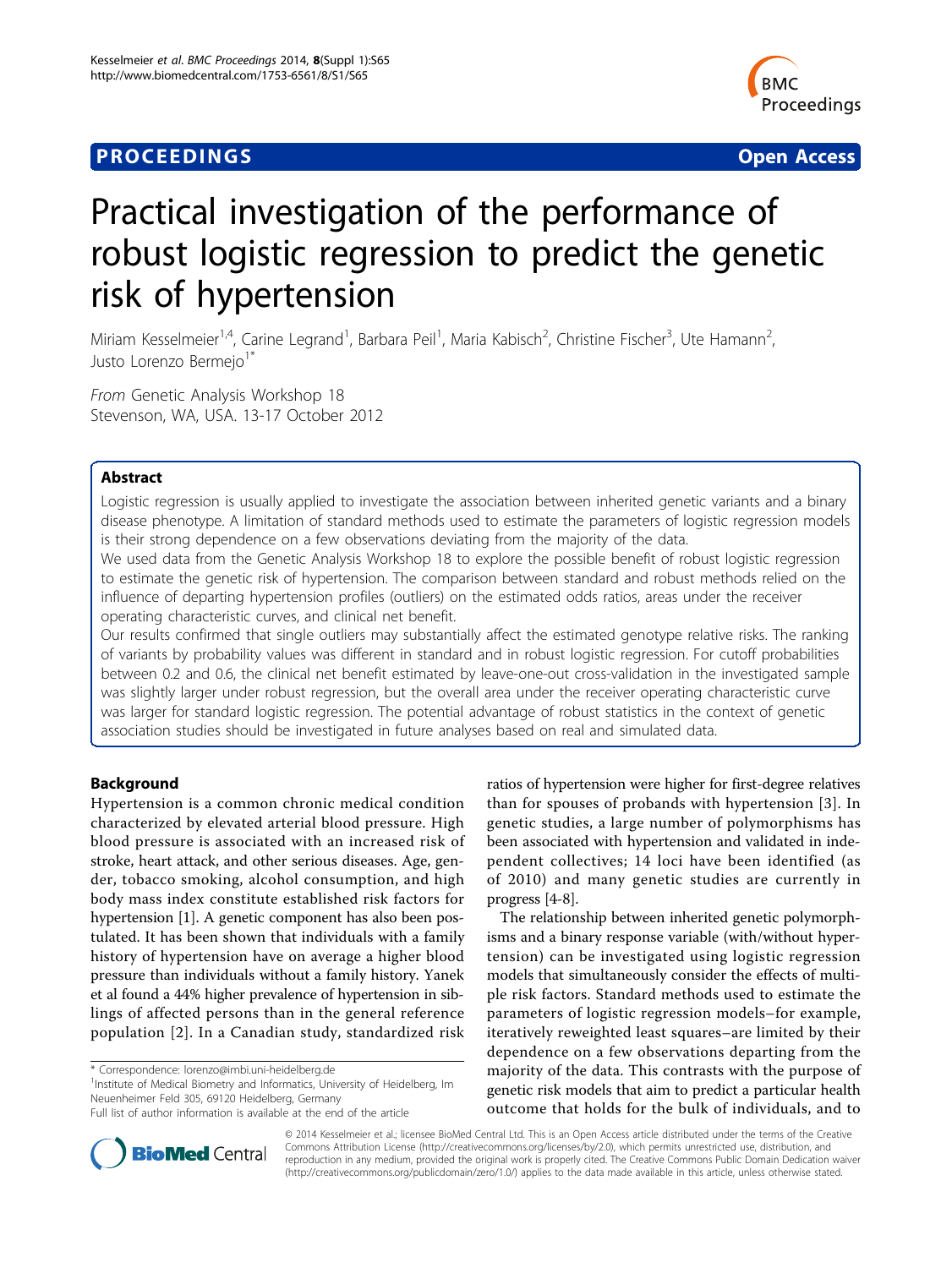identify persons with a deviating high risk of disease. We use data from the Genetic Analysis Workshop (GAW18) to explore the possible benefit of robust parameter estimates in logistic regression models for the genetic prediction of hypertension risk.

#### Methods

The analysed data (real phenotypes) were derived from 142 unrelated individuals who participated in the San Antonio Family Heart or Family Diabetes/Gallbladder studies. Longitudinal information on hypertension, age, gender, and current tobacco smoking was measured up to 4 times per individual; the present analyses relied on the first available measurement. Further information is provided in several articles [[9-12\]](#page-5-0).

The original data was filtered according to the following criteria: (a) at least 1 measurement with complete information on hypertension and age, (b) monomorphisms were excluded and each polymorphism had to be represented by at least 2 individuals, (c) individuals with more than 5% missing genotypes were excluded, and, finally, (d) variants with missing data in any individual were removed.

The relationship between hypertension and age, gender, and current tobacco smoking was first investigated by  $\chi^2$ tests. Covariates significantly associated at the 5% confidence level entered the intercept-only model to build the baseline model. Subsequently, standard logistic regression (iteratively reweighted least squares) was used to identify possible hypertension-associated single-nucleotide polymorphisms (SNPs) with minimal deviance, taking into account associated covariates. The deviance is defined as minus twice the logarithm of the likelihood. Genotypes were coded according to an additive penetrance model; that is, 0, 1, and 2. Departing observations (outliers) according to standard logistic regression were identified based on the Cook's distance in the baseline model. The Cook's distance for observation i is defined as

$$
D_i = \frac{\sum_{j=1}^{n} (\hat{y}_j - \hat{y}_{j(i)})^2}{q \text{ MSE}}
$$

where  $\hat{y}$ *l* denotes the full regression model prediction for observation j,  $\hat{y}_{j(i)}$  represents the regression model prediction for observation j estimated omitting observation i, and MSE indicates the mean square error of the regression model with *q* explanatory variables.

To investigate the possible benefit of robust parameter estimates in logistic regression, model coefficients were also estimated by solving

$$
\sum_{i=1}^{n} \Psi\left(y_{i}; \mu_{i}\right) = \sum_{i=1}^{n} v\left(y_{i}; \mu_{i}\right) w\left(x_{i}\right) \mu_{i}' - \alpha\left(\beta\right) = 0
$$

where  $v(y_i; \mu_i) = \frac{\psi_c(\epsilon_i)}{v_i^{1/2}(\mu_i)}$  $\frac{V^{1/2}(u)}{V^{1/2}(u)}$  with the Pearson residuals  $\epsilon_i$  and the Huber function

$$
\psi_c(\mathbf{r_i}) = \begin{cases} \mathbf{r_i} & \text{for } |\mathbf{r_i}| \le c \\ \mathbf{c} \text{ sign } (\mathbf{r_i}) \text{ for } |\mathbf{r_i}| > c, \end{cases} \quad w(x_i) = (1 - h_{ii})^{1/2}
$$

with  $h_{ii}$  the i<sup>th</sup> diagonal element of the matrix

$$
\mu_{i}^{'} = \frac{\partial \mu_{i}}{\partial \beta}, \mu_{i}^{'} = \frac{\partial \mu_{i}}{\partial \beta} \text{ and } \alpha (\beta) = \frac{1}{2} \sum_{i=1}^{n} E[v(y_{i}; \mu_{i})] w(x_{i}) \mu_{i}^{'}.
$$

This estimator is based on a quasi-likelihood, asymptotically normally distributed and Fisher consistent [\[13](#page-5-0)]. The objective of the Huber function is to downweight the influence of outliers and to assign inliers the usual weight. Variable selection under robust logistic regression relied on the minimal quasideviance as described by Cantoni and Ronchetti, which is a robust test statistic for model selection [\[13\]](#page-5-0). The quasideviance between 2 nested models is defined as

$$
\Lambda_{QM} = 2 \left[ \sum_{i=1}^{n} Q_M \left( \gamma_i, \hat{\mu}_i \right) - \sum_{i=1}^{n} Q_M \left( \gamma_i, \dot{\mu}_i \right) \right]
$$

where  $Q_M(y_i, \mu_i) = \int_{i}^{\mu_i}$  $\int_{\frac{1}{s}}^{\mu_{i}} v(y_{i}, t) w(x_{i}) dt - \frac{1}{n} \sum_{j=1}^{n} \int_{\tilde{t}}^{\mu_{j}} E[v(y_{j}, t) w(x_{j})] dt$ with  $\tilde{s}$  such that  $v(y_i, \tilde{s}) = 0$  and  $\tilde{t}$  such that  $E\left[v\left(y_i, \tilde{t}\right)\right] = 0$  and the estimated linear predictor  $\hat{\mu}$  is associated to the estimate  $\hat{\beta}$  of  $\beta$  and  $\mu$  is associated to  $\dot{\beta}$  which is the estimate of ( $\beta_{(1)}$ , 0). Linkage disequilibrium was not accounted for during variant selection neither for standard logistic regression nor for robust logistic regression.

Our comparison of the performance of standard and robust logistic regression was based on different statistics. First, standard and robust estimates of age effects were used to exemplify the potential influence of departing observations. Because of a different handling of outliers, it was expected that different age-genotype models were selected under standard and robust logistic regression. Consequently, the areas under the receiver operating characteristic curves (AUCs) were subsequently compared in order to investigate the discriminative performance of the selected models. Comparisons were conducted for the complete data set and after exclusion of potential outliers.

In addition, concordance, sensitivity, specificity, clinical net benefit, and AUCs were estimated for agegenotype models using a leave-one-out cross-validation approach [\[14](#page-5-0)]. Concordance was defined as the proportion of correctly estimated hypertension statuses using several cutoff values for the predicted affection probability. The clinical net benefit (NB) was defined by

NB (c) = 
$$
\frac{\text{True} - \text{positive counts}}{\text{Sample size}} - \frac{\text{False} - \text{positive counts}}{\text{Sample size}} \cdot \frac{c}{1 - c}
$$

$$
= \text{Sensitivity} \cdot (\% \text{ Hypertensive}) - (1 - \text{Specificity}) \cdot (\% \text{ Normotensive}) \cdot \frac{c}{1 - c}
$$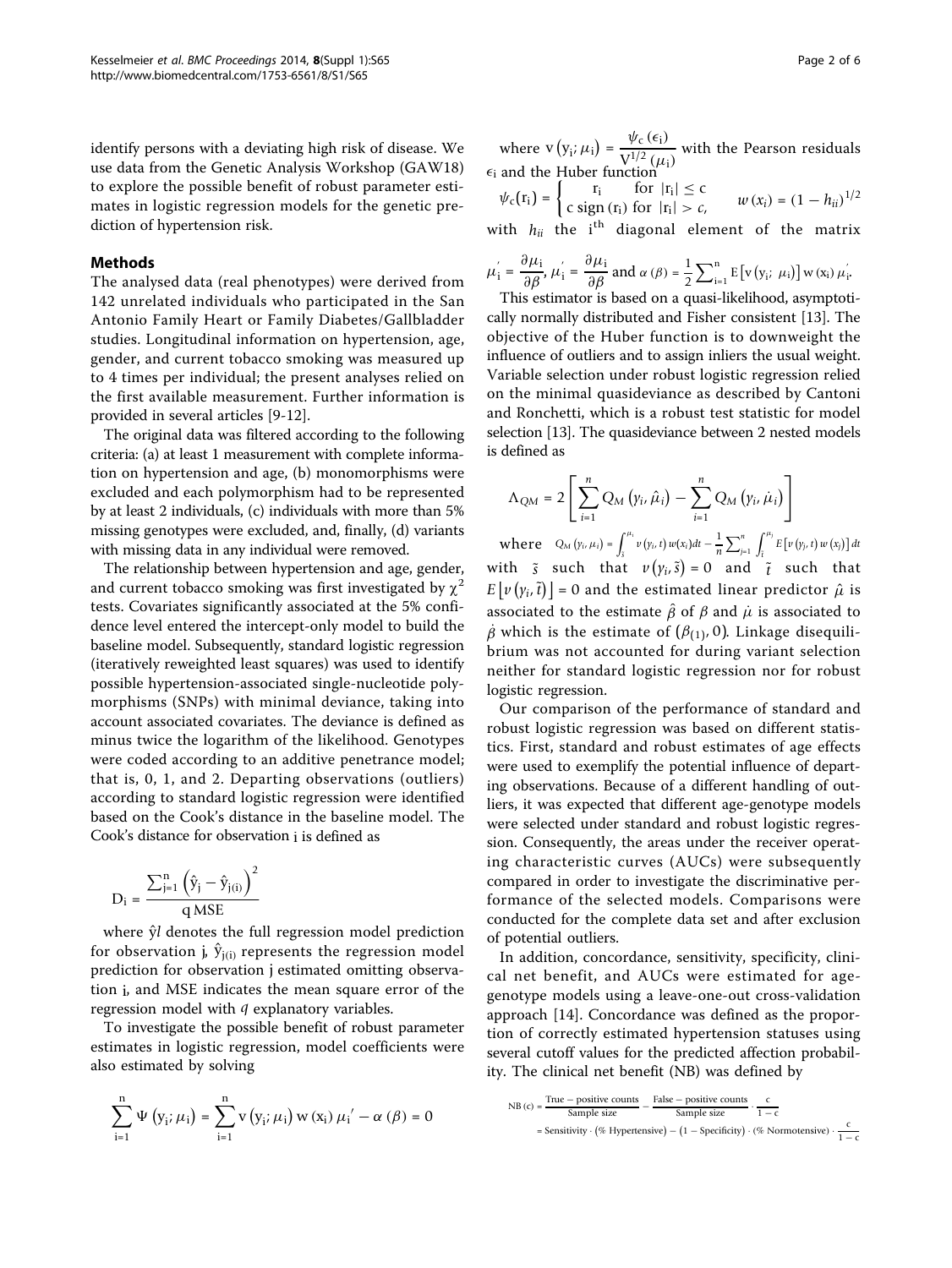where  $c$  is the chosen threshold for allocating an individual to the cases based on the logistic regression probability estimate. Note that the net benefit depends on the hypertension prevalence in the study population. The standard and robust logistic regression models were also compared based on the integrated discrimination index (IDI) estimated by cross-validation

$$
IDI = \left(\frac{1}{n_{cases}}\sum_{i=1}^{n_{cases}} \widehat{p}_{rob, i} - \frac{1}{n_{contr}}\sum_{j=1}^{n_{contr}} \widehat{p}_{rob, j}\right)
$$

$$
-\left(\frac{1}{n_{cases}}\sum_{i=1}^{n_{cases}} \widehat{p}_{stand, i} - \frac{1}{n_{contr}}\sum_{j=1}^{n_{contr}} \widehat{p}_{stand, j}\right)
$$

where  $\hat{\mathbf{p}}_{\text{rob, }\mathbf{i}'}$   $\hat{\mathbf{p}}_{\text{rob, }\mathbf{j}'}$   $\hat{\mathbf{p}}_{\text{stand, }\mathbf{i}}$  and  $\hat{\mathbf{p}}_{\text{stand, }\mathbf{j}}$  denote the probability estimates from the robust and standard logistic regression models for cases and controls [[15\]](#page-5-0). This index represents the difference in the discrimination slopes of the 2 compared models. A positive IDI indicates that the robust model discriminates better between hypertensive and normotensive individuals than the standard model. Statistical analyses were carried out using the statistical language R, version 2.15.1 [[16](#page-5-0)].

#### Results

 $\chi^2$  tests revealed no influence of gender (p = 0.95) and tobacco smoking ( $p = 1.00$ ) on hypertension risk. Hence, only age was included in the logistic regression models as covariate. Filter criteria resulted in 130 individuals (43 cases and 87 controls) with complete genotype and phenotype information. The age of the individuals ranged between 20 and 95 years with a median age of 52 years. The total number of measured SNPs on chromosome 3 in the investigated GAW18 data set was 35,045.

A plot of Cook's distances under the age-only standard logistic regression model revealed several observations (Figure 1) that departed from the majority of the sample. Considering a threshold of 0.05 for the Cook's distance, 4 observations could be defined as outliers. Information on disease status and age of deviating individuals is shown in Table [1](#page-3-0). Individuals 62, 58, and 24 were older than 80 years and normotensive. Individual number 60 was affected by the condition early in life, at 38 years of age. Table [1](#page-3-0) shows the influence of the 4 identified outliers on standard and robust parameter estimates of age effects. For example, the exclusion of individual 62 resulted in an 11.2% increase of the excess risk of hypertension per year according to standard logistic regression, compared to a 7.8% increase for robust logistic regression. Table [2](#page-3-0) shows the odds of hypertension by age interval.



Standard logistic regression identified SNP rs3934103 located in the ULK4 gene as the variant that most improved the model fit. Robust logistic regression identified SNP rs11918360 in RP11-408H1.3 as the variant with the strongest association signal. Under both standard and robust regression, model selection clearly favored the 2 identified SNPs as represented in Figure [2](#page-3-0). The pairwise  $r^2$  between SNP rs3934103 and SNP rs11918360 was 0.003.

Table [3](#page-4-0) shows the influence of the 4 outliers on the AUCs from the standard and robust logistic regression models. Robust and standard AUCs for the age-only models were identical. For the age-genotype models, the AUCs were slightly smaller and also slightly less outlierdependent for robust logistic regression than for standard logistic regression.

Table [4](#page-4-0) summarizes the results from the leave-one-out cross-validation. The concordance was better for the robust logistic regression model at every cutoff probability. Both models allocated best at probability 0.5 and almost identically at probability 0.3 (the investigated population included 43 cases and 87 controls; that is 33% hypertension prevalence). At a probability of 0.3, sensitivities were identical and the specificity was slightly higher under robust regression. Standard and robust estimates showed similar discriminative performances supported by an IDI of −0.07 at every cutoff probability. AUCs were also almost identical. The clinical net benefit was slightly larger for the robust logistic regression model in the probability range between 0.2 and 0.6.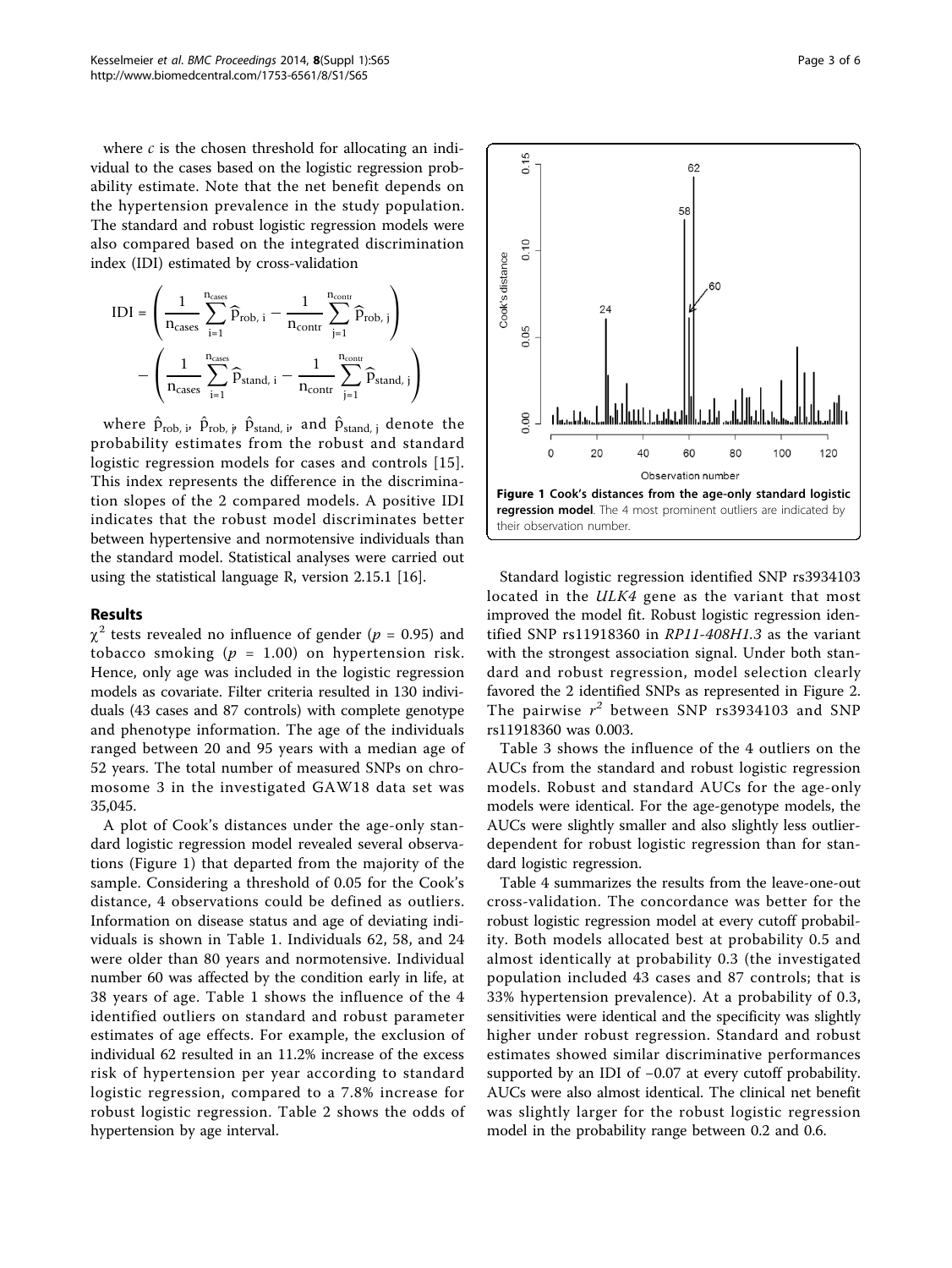| Excluded<br>individuals | <b>HTN</b> | Age   | <b>Standard logistic regression</b> |           | Robust logistic regression |          |  |
|-------------------------|------------|-------|-------------------------------------|-----------|----------------------------|----------|--|
|                         |            |       | OR-Age (95% CI)                     | % Change  | OR-Age (95% CI)            | % Change |  |
| None                    |            |       | 1.085 (1.050, 1.121)                | ref.      | 1.084 (1.048, 1.122)       | ref.     |  |
| 62                      | 0          | 90.23 | 1.095 (1.057, 1.133)                | $+11.2%$  | 1.091 (1.052, 1.131)       | $+7.8%$  |  |
| 58                      | 0          | 87.66 | 1.094 (1.056, 1.132)                | $+10.0\%$ | 1.091 (1.052, 1.131)       | $+7.9%$  |  |
| 60                      |            | 38.44 | 1.091 (1.054, 1.128)                | $+6.5%$   | 1.089 (1.051, 1.128)       | $+5.1%$  |  |
| 24                      | 0          | 80.27 | 1.091 (1.054, 1.128)                | $+6.6%$   | 1.091 (1.052, 1.131)       | $+7.6%$  |  |

#### <span id="page-3-0"></span>Table 1 Estimated odds ratios per year of age

Odds ratios (ORs) were estimated based on standard and robust logistic regression models for the complete set of individuals and after exclusion of the 4 most remarkable outliers.

HTN: Hypertension.

#### Table 2 Overall odds of hypertension per age interval

| Age interval (number of cases-to-controls) |                         |                       |                     |  |  |  |  |
|--------------------------------------------|-------------------------|-----------------------|---------------------|--|--|--|--|
| <39.0 (1:22)                               | $[39.0, 46.0)$ $(2:20)$ | $[46.0, 56.2)$ (9:23) | $\geq 56.2$ (31:22) |  |  |  |  |
| 0.05                                       | 0.10                    | 0.39                  | .41                 |  |  |  |  |

Age intervals were defined by the age quartiles in controls.



#### Discussion

Present results confirmed that single individuals (1/130 = 0.8% of the observations) with a departing risk of hypertension may substantially affect the overall risk estimates in the baseline model, causing up to an 11.2%

change in the estimated excess risk of hypertension per year according to standard logistic regression in the present exercise.

The identification of outliers is relatively straightforward using routine diagnostic plots, but outlier management is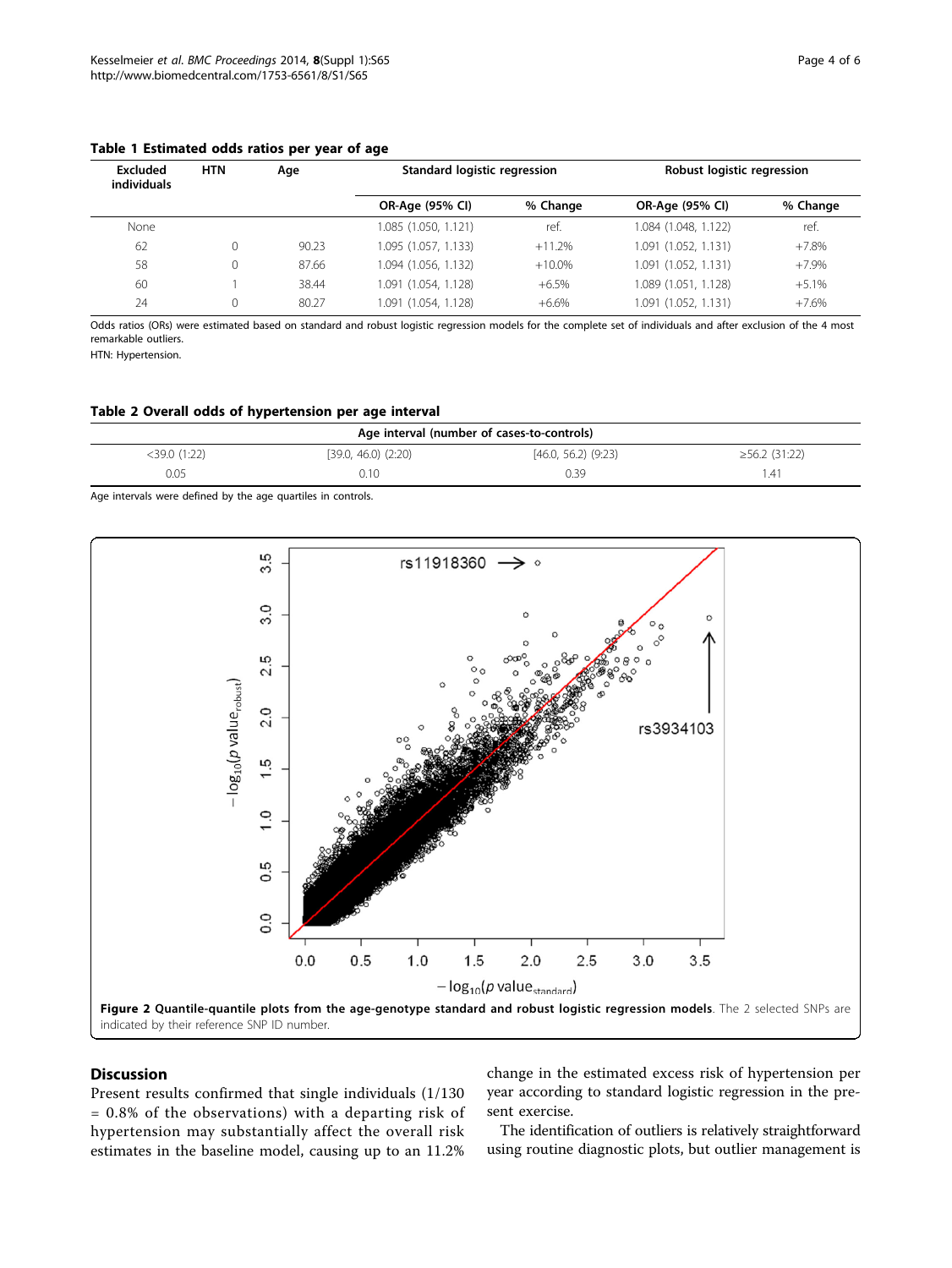| Excluded<br>individuals |                       |         | Standard logistic regression  |         | Robust logistic regression |         |                               |          |  |
|-------------------------|-----------------------|---------|-------------------------------|---------|----------------------------|---------|-------------------------------|----------|--|
|                         | AUC-Age<br>(% Change) |         | $AUC-Aqe + SNP$<br>(% Change) |         | AUC-Age<br>(% Change)      |         | $AUC-Aqe + SNP$<br>(% Change) |          |  |
| None                    | 0.811                 | (ref.)  | 0.852                         | (ref.)  | 0.811                      | (ref.)  | 0.843                         | (ref.)   |  |
| 62                      | 0.820                 | $+1.1%$ | 0.861                         | $+1.1%$ | 0.820                      | $+1.1%$ | 0.852                         | $+1.0%$  |  |
| 58                      | 0.820                 | $+1.1%$ | 0.861                         | $+1.1%$ | 0.820                      | $+1.1%$ | 0.853                         | $+1.2%$  |  |
| 60                      | 0.825                 | $+1.7%$ | 0.859                         | $+0.9%$ | 0.825                      | $+1.7%$ | 0.851                         | $+0.9\%$ |  |
| 24                      | 0.819                 | $+1.0%$ | 0.859                         | $+0.9%$ | 0.819                      | $+1.0%$ | 0.844                         | $+0.0\%$ |  |

<span id="page-4-0"></span>

|  |  |  |  |  |  |  |  | Table 3 Area under the receiver operating characteristic curve (AUC) |  |  |
|--|--|--|--|--|--|--|--|----------------------------------------------------------------------|--|--|
|--|--|--|--|--|--|--|--|----------------------------------------------------------------------|--|--|

AUCs were calculated for the complete set of individuals and after exclusion of the 4 most remarkable outliers. The relative contributions of the variables age and SNP (rs3934103 and rs11918360, respectively) are also shown.

| Table 4 Concordance, sensitivity, specificity, clinical net benefit, and overall AUCs. |  |
|----------------------------------------------------------------------------------------|--|
|----------------------------------------------------------------------------------------|--|

| <b>Probability cutoff</b> |                     |             | Standard logistic regression |                                              | Robust logistic regression |      |                         |                      |
|---------------------------|---------------------|-------------|------------------------------|----------------------------------------------|----------------------------|------|-------------------------|----------------------|
|                           | Concordance<br>N(%) | Sensitivity |                              | Specificity Clinical net benefit Concordance | N(%)                       |      | Sensitivity Specificity | Clinical net benefit |
| 0.0                       | 43 (33.1)           | 1.00        | 0.00                         | 0.33                                         | 43 (33.1)                  | 1.00 | 0.00                    | 0.33                 |
| 0.1                       | 79 (60.8)           | 0.95        | 0.44                         | 0.27                                         | 82 (63.1)                  | 0.88 | 0.51                    | 0.26                 |
| 0.2                       | 90 (69.2)           | 0.86        | 0.61                         | 0.22                                         | 97 (74.6)                  | 0.86 | 0.69                    | 0.23                 |
| 0.3                       | 98 (75.4)           | 0.81        | 0.72                         | 0.19                                         | 99 (76.2)                  | 0.81 | 0.74                    | 0.19                 |
| 0.4                       | 98 (75.4)           | 0.70        | 0.78                         | 0.13                                         | 102 (78.5)                 | 0.72 | 0.82                    | 0.16                 |
| 0.5                       | 101(77.7)           | 0.60        | 0.86                         | 0.11                                         | 107 (82.3)                 | 0.67 | 0.90                    | 0.15                 |
| 0.6                       | 97 (74.6)           | 0.40        | 0.92                         | 0.05                                         | 102 (78.5)                 | 0.51 | 0.92                    | 0.09                 |
| 0.7                       | 99 (76.2)           | 0.35        | 0.97                         | 0.06                                         | 100 (76.9)                 | 0.42 | 0.94                    | 0.05                 |
| 0.8                       | 93 (71.5)           | 0.19        | 0.98                         | 0.00                                         | 97 (74.6)                  | 0.30 | 0.97                    | 0.01                 |
| 0.9                       | 91 (70.0)           | 0.12        | 0.99                         | $-0.03$                                      | 93 (71.5)                  | 0.19 | 0.98                    | $-0.08$              |
| 1.0                       | 87 (66.9)           | 0.00        | 1.00                         | $\overline{\phantom{a}}$                     | 87 (66.9)                  | 0.00 | 1.00                    | $\sim$               |
| <b>AUC</b>                |                     |             | 0.835                        |                                              |                            |      | 0.830                   |                      |

These characteristics rely on the age-genotype models for standard and robust logistic regression estimated based on leave-one-out cross-validation.

extremely challenging. For example, the specification of thresholds for outlier definition is often arbitrary. Robust statistics aim to generate estimates that hold for the majority of the population using complete data. The unequal weighting of outliers by standard and robust regression resulted in prediction models that included different genetic variants.

Although robust estimates of age effects and AUCs for age-genotype models were less sensitive to outliers than standard estimates in the investigated sample, cross-validation AUCs based on standard and robust logistic regression, as well as IDI, were almost identical. The other investigated performance characteristics (concordance, sensitivity, specificity, and clinical net benefit) were equal or better for robust logistic regression around the probability that reflects the case-control ratio.

The standard logistic regression model selected 1 variant in the *ULK4* gene. It was previously shown that variants in this gene are associated with hypertension [[4,17\]](#page-5-0). Among others, 4 variants (rs2272007, rs3774372, rs1716975, rs1052501) mentioned in the 2 publications

were also genotyped in the GAW18 collective, and we found them to be in linkage disequilibrium  $(r^2$  values 0.83, 0.73, 0.83, and 0.83, respectively) with the associated SNP rs3934103.

#### Conclusions

Preliminary findings suggest some advantage of robust statistics in the context of genetic association studies. However, present results were limited to a given sample size, as well as to particular genetic effect sizes and proportions of outliers. Additional analyses based on both real data and more general simulated scenarios should be conducted to validate initial findings.

#### Competing interests

The authors declare that they have no competing interests.

#### Authors' contributions

MK analysed and interpreted the data, created figures and tables, searched literature, and drafted the manuscript. CL identified relevant literature, supported data analysis and interpretation, and reviewed the manuscript. BP and MKa supported data analysis and interpretation and reviewed the manuscript. CF and UH supported interpretation and reviewed the